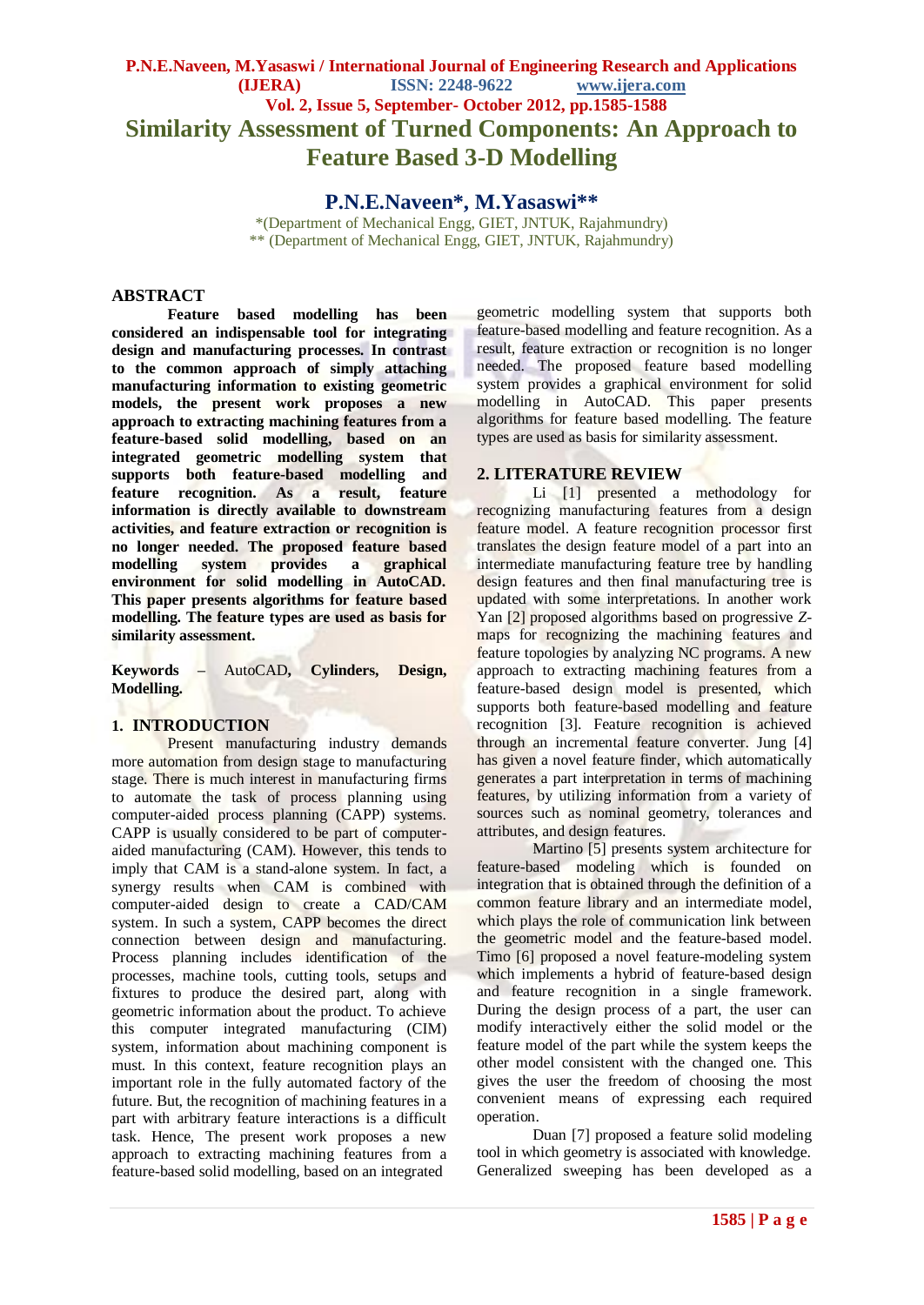# **P.N.E.Naveen, M.Yasaswi / International Journal of Engineering Research and Applications (IJERA) ISSN: 2248-9622 www.ijera.com**

### **Vol. 2, Issue 5, September- October 2012, pp.1585-1588**

unified method for defining various features with a dual representation schema of a CSG index and a Brep index. Anthony Dean and Cheng Lin [8] presented a systematic approach using Autodesk Inventor to design assembly drawings with geometric dimensioning and tolerance (GD&T). Through the use of position tolerance in GD&T and the parameter data file in Auto Desk Inventor, this approach can generate the assembly drawing when specified with maximum material condition (MMC).

In the present work, a feature based modelling system is developed using VISUAL BASIC in integration with AutoCAD for turning components. This feature-based solid modelling based on an integrated geometric modelling system that supports both feature-based modelling and feature recognition. The information of the machining features is used in similarity assessment of the components.

### **3. FEATURE-BASED MODELING**

The features that have been considered include plane cylinder, taper cylinder, blind hole, through hole and groove. Algorithms are developed for individual features and these algorithms are embedded in Visual Basic forms. As soon as the feature is selected from the list, the user is prompted to give the specifications of the selected one. Then the model is created in the AutoCAD window. The specifications are automatically recognized and are stored in the Visual Basic window. This integration is done, using a user integrated and development environment in VISUAL BASIC. The User integrated environments used in this work are VBAIDE (Visual Basic Automated Integrated Development Environment) and VLIDE (Visual Lisp Integrated Development Environment). These Environments integrate AutoCAD with Visual Basic, so that we can use them with considerable ease.

## **3.1 Algorithm for plane cylinder**

The algorithm for modeling and storing plane cylinder based on the dimensions entered by the user is represented below. The model created and feature list stored is shown in the fig  $1(a)$ .



Fig 1(a) Plane Cylinder

 Declare length (le), radius(r) as integers and end point of the feature (p (0 to 2) as a double array) considering the feature section in ZX plane and feature name (rkey) as

string, nodx (for identification of the feature in model tree) as node.

- Prompt the user to enter the value of 'p'.
- If no value in array  $p'$  is null then go to next step, else display "No values are given". This display prompts the user to enter the 'p' value again.
- Compute the values of radius(r) and length (le) from 'p' value.
- The starting point of the feature is computed from the previous feature history of the model. If the previous history is null then starts from reference point.
- Create the nodes Z (indicating the starting point of the feature), radius, length of the cylinder in the feature list window. (Note: All the features are considered co-axial. The value  $(Z+le)$  gives the starting point of the next feature on the axis)
- Create a cylinder in the AutoCAD window.
- Display the features length, radius, Z in a separate window.

### **3.2 Algorithm for taper cylinder**

The algorithm for modeling and storing a taper cylinder feature is given below. The model created and feature list stored is presented in fig  $1(b)$ .



- Fig 1(b) taper Cylinder
- Declare nox (for identification of the feature in model tree) as node, axes variables xv, yv, zv as double, aucs (AutoCAD user coordinate system) and acir (AutoCAD Circle)as acad variables and starting center point  $cp(0 to 2)$  as a string.
- Assign the values of axes variables.
- Declare rad1 (r11), rad2 (r12), length (le) and angle (ang) as double.
- Prompt the user to enter the values of r11, r12 and le.
- If r11, r12 and le are not equal to null then compute the value of cp using previous feature history. If the previous history is null then starts from reference point.
- Calculate taper angle.
- Create the nodes of the features rad1, rad2, length, Z for the taper cylinder in the feature list window under taper cylinder node.
- Create taper cylinder in AutoCAD window.
- Display the features length, radius 1, radius 2 and Z in a separate window.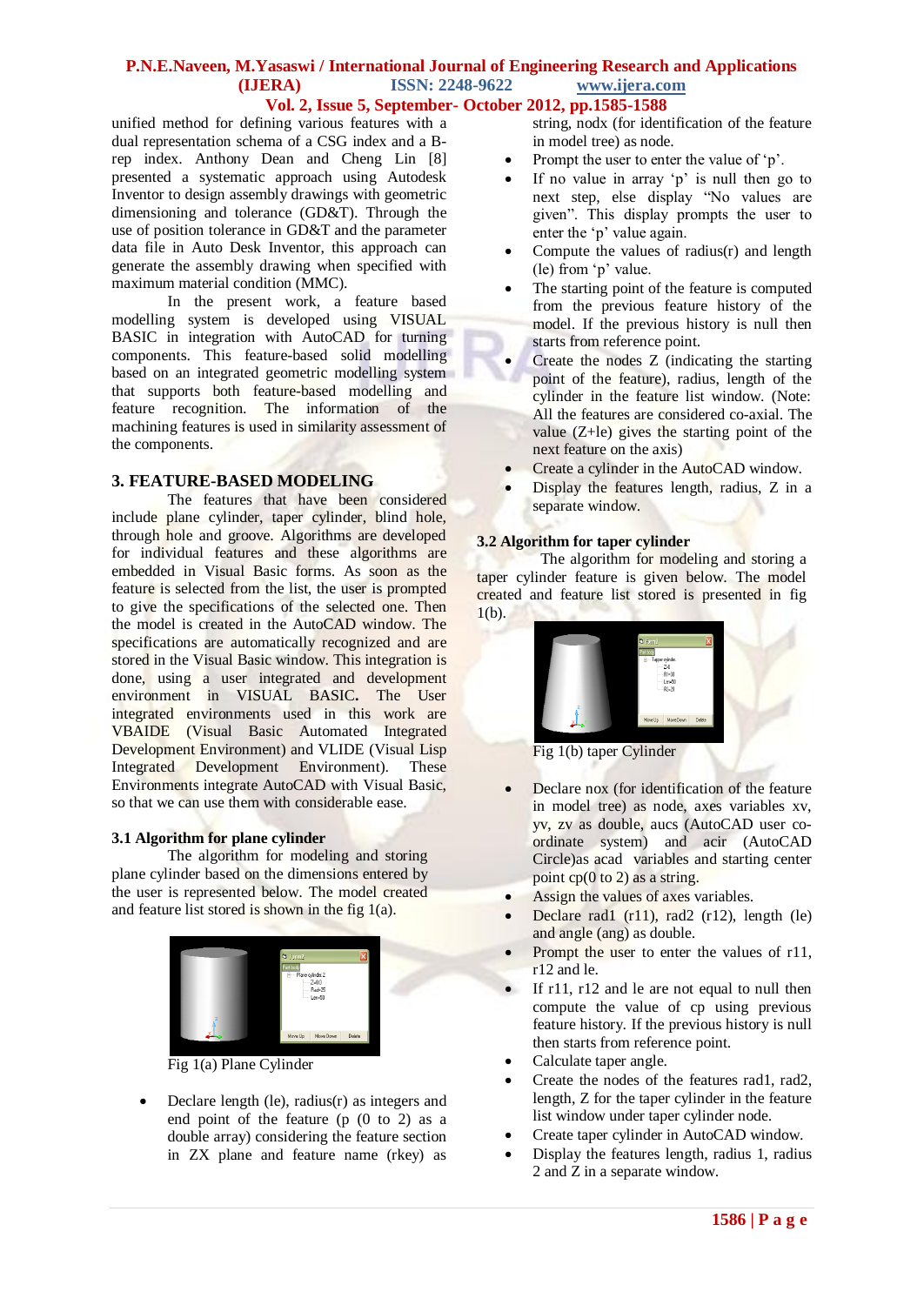#### **P.N.E.Naveen, M.Yasaswi / International Journal of Engineering Research and Applications (IJERA) ISSN: 2248-9622 www.ijera.com Vol. 2, Issue 5, September- October 2012, pp.1585-1588**

#### **3. 3 Algorithm for groove**

The algorithm for modeling and storing a groove feature is explained in this section. Fig  $1(c)$ shows the model created and feature list stored.



Fig 1(c) groove

- $\bullet$  Declare the variables width (w1), height (h1), starting point (sp1) and ending point (sp2) as double variables, nodx & nox (for identification of the feature in model tree) as Nodes ,a3d as Acad3Dsolid, .
- If the base component exists in the acad window then go to next step. Else display "No features to extract".
- Prompt the user to enter the values of sp1, values of width and height of the groove relative to sp1.
- Compute the values of sp2.
- Copy the values for sp1, sp2, width, height to the respective sub-nodes under the groove node in feature list window.
- Create the groove feature in AutoCAD window.
- Display the features width, height, X and Z in a separate window.

#### **3.4 Algorithm for through hole**

The following algorithm gives information about modeling and storing the feature data of a through hole. The model created and feature list stored is shown in the fig 1(d).



Fig 1(d) through hole

- Declare a3d, ac Acad3DSolid variables, nodx & nox (for identification of the feature in model tree) as Nodes, end point of the feature pt (0 to 2) as array.
- Specify the value of radius of the hole.
- Compute the values of pt.
- Create a hole with specified dimensions.
- Save the features radius and length of the hole in the feature list window using nodes.

## **3.5 Algorithm for blind hole**

The algorithm for a blind hole is explained with the help of fig 1(e).



Fig 1(e) Blind hole with its feature list.

- Declare a3d, ac Acad3DSolid variables, nodx & nox (for identification of the feature in model tree) as Nodes, end point of the feature pt  $(0 \text{ to } 2)$  as array.
- Give the values of length and radius of the hole.
- Compute the values of pt.
- Create the hole with specified dimensions.
- Save the features radius and length of the hole in the feature list window using nodes.

### **4.SIMILARITY ASSESSMENT**

Similarity assessment is a manufacturing technique in which the components with similar features are recognized and grouped together. Components are modelled with developed system, in which the features are given as input. The dimensional parameters of these features are given by the user and the components are created in the AutoCAD window. After recognizing the features of the above modelled components, they are grouped according to similarity in features. The components may differ in the size but, they are assessed based on the features. Here, the components are assessed mainly into three groups. They are Components with cylindrical faces, Components with holes and Components with grooves.

In the first group, the components with only cylindrical features i.e either plane cylinder or taper cylinder are considered. Fig. 2 gives a group of components which are assessed as similar from a data base created by the developed system. Fig.3 shows a group of components with hole features. In this group, the components with hole along with cylindrical features are considered. In the third group, the components with groove features along with other features are considered. Fig. 4 gives a group of components which are assessed as similar from a data base created by the developed system. Present system gives first priority to grooves, second priority to holes and third priority to cylindrical features. This type of similarity assessment is considered only to show the working of developed system. This can be extended to any type of similarity assessment once the features are stored along with solid model.